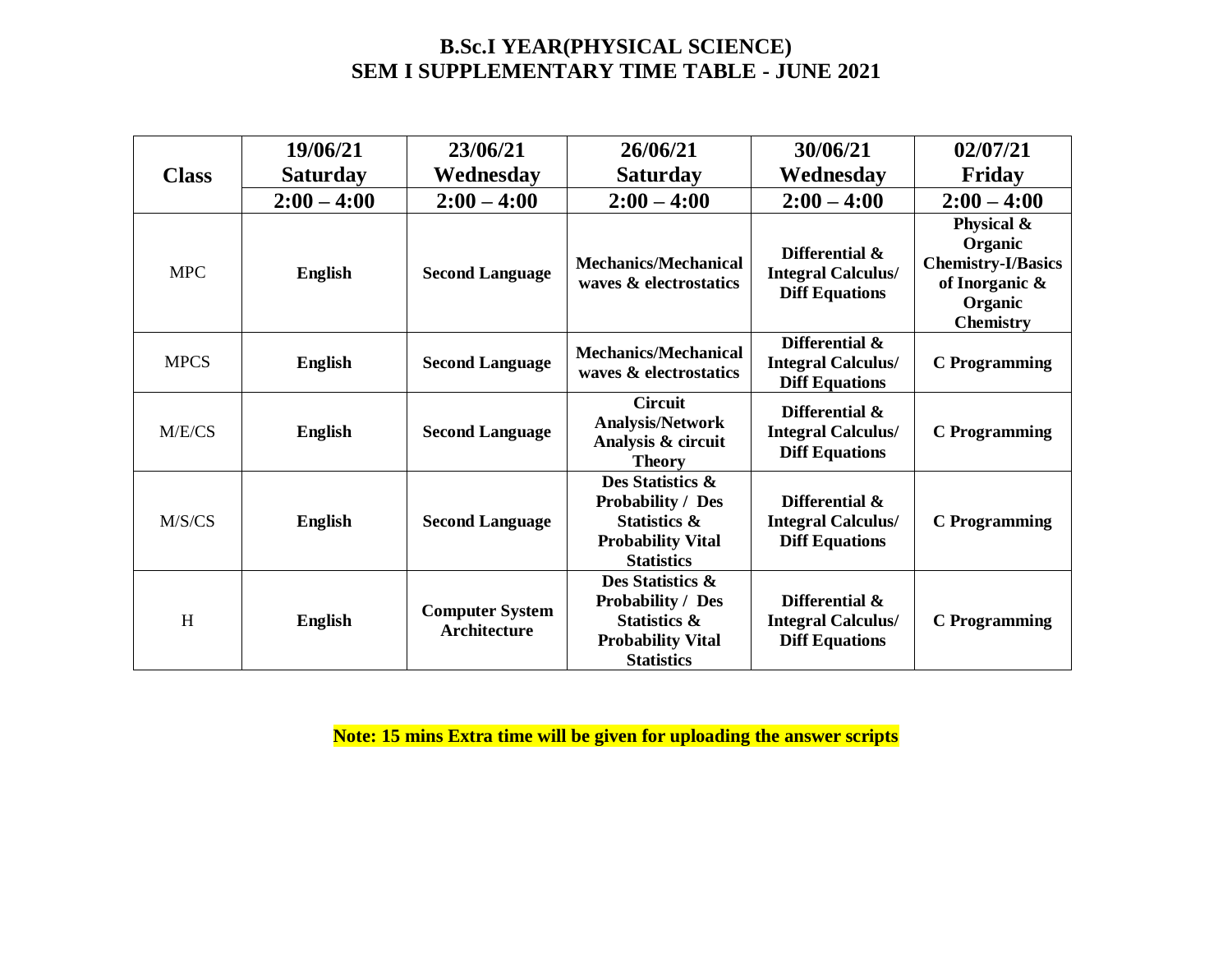# **B.Sc.I YEAR(PHYSICAL SCIENCE)**

# **SEM II SUPPLEMENTARY TIME TABLE - JUNE 2021**

|              | 18/06/21          | 22/06/21                         | 25/06/21                    | 29/06/21             | 3/07/21                |
|--------------|-------------------|----------------------------------|-----------------------------|----------------------|------------------------|
| <b>Class</b> | Friday            | <b>Tuesday</b>                   | Friday                      | <b>Tuesday</b>       | <b>Saturday</b>        |
|              | $9:00-11:00$      | $9:00-11:00$                     | $9:00-11:00$                | $10:00-12:00$        | 10:00-12:00            |
| <b>MPC</b>   | <b>Anal Solid</b> | $9:30-11:30$                     | <b>Mechanics &amp;</b>      | <b>Communication</b> | <b>Second Language</b> |
|              | <b>Geometry</b>   | <b>Physical &amp; Functional</b> | <b>Electromag Induction</b> | skills               |                        |
|              |                   | grp                              |                             | in English           |                        |
|              |                   | <b>Organic Chemistry</b>         |                             |                      |                        |
| <b>MPCS</b>  | <b>Anal Solid</b> | <b>Data Structures</b>           | <b>Mechanics &amp;</b>      | <b>Communication</b> | <b>Second Language</b> |
|              | <b>Geometry</b>   |                                  | <b>Electromag Induction</b> | skills               |                        |
|              |                   |                                  |                             | in English           |                        |
| <b>MECS</b>  | <b>Anal Solid</b> | <b>Data Structures</b>           | <b>Semi Conductor</b>       | Communication        | <b>Second Language</b> |
|              | <b>Geometry</b>   |                                  | <b>Devices</b>              | skills               |                        |
|              |                   |                                  |                             | in English           |                        |
| <b>MSCS</b>  | <b>Anal Solid</b> | <b>Data Structures</b>           | <b>Probability</b>          | <b>Communication</b> | <b>Second Language</b> |
|              | <b>Geometry</b>   |                                  | <b>Distribution</b>         | skills               |                        |
|              |                   |                                  |                             | in English           |                        |
| H            | <b>Anal Solid</b> | <b>OOPS</b> through JAVA         | <b>Probability</b>          | Communication        | 9:00-11:00             |
|              | <b>Geometry</b>   |                                  | <b>Distribution</b>         | skills               | <b>Computer System</b> |
|              |                   |                                  |                             | in English           | Architecture           |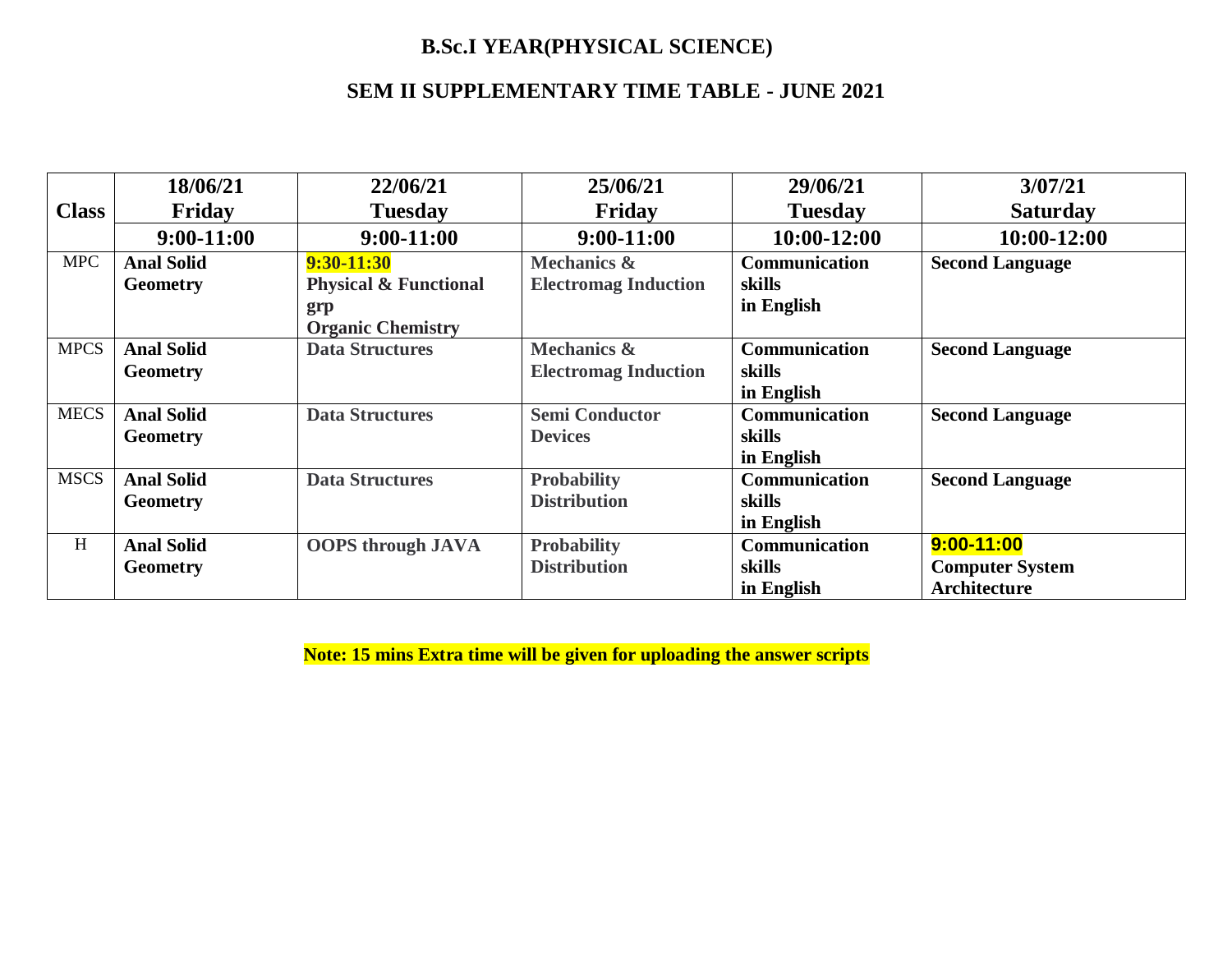# **B.Sc.II YEAR(PHYSICAL SCIENCE) SEM III SUPPLEMENTARY TIME TABLE - JUNE 2021**

|             | 16/06/21      | 22/06/21                  | 25/06/21                                  | 29/06/21                                    | 03/07/21        | 06/07/21                                                   |
|-------------|---------------|---------------------------|-------------------------------------------|---------------------------------------------|-----------------|------------------------------------------------------------|
|             | Wednesdav     | <b>Tuesday</b>            | Friday                                    | <b>Tuesday</b>                              | <b>Saturday</b> | <b>Tuesday</b>                                             |
| Class       | $2:00 - 3:00$ | $2:00 - 4:00$             | $2:00 - 4:00$                             | $2:00 - 4:00$                               | $2:00 - 4:00$   | $2:00 - 4:00$                                              |
| <b>MPC</b>  | <b>OE</b>     | Comm Skills in<br>English | Second Language                           | Select Top in Phy<br>& Org Chem &<br>Spectr | Group Theory    | Optics                                                     |
| <b>MPCS</b> | <b>OE</b>     | Comm Skills in<br>English | Second Language                           | Programming in<br><b>JAVA</b>               | Group Theory    | Optics                                                     |
| M/E/CS      | <b>OE</b>     | Comm Skills in<br>English | Second Language                           | Programming in<br><b>JAVA</b>               | Group Theory    | Solid State Dev &<br>Analog Circuit                        |
| M/S/CS      | <b>OE</b>     | Comm Skills in<br>English | Second Language                           | Programming in<br><b>JAVA</b>               | Group Theory    | <b>Stats Methods Theory</b><br>Of Est & Exact Samp<br>Dist |
| H           | <b>OE</b>     | $---$                     | <b>Relational DB</b><br>Management system | Data Structure<br>Using Java                | Group Theory    | <b>Stats Methods Theory</b><br>Of Est & Exact Samp<br>Dist |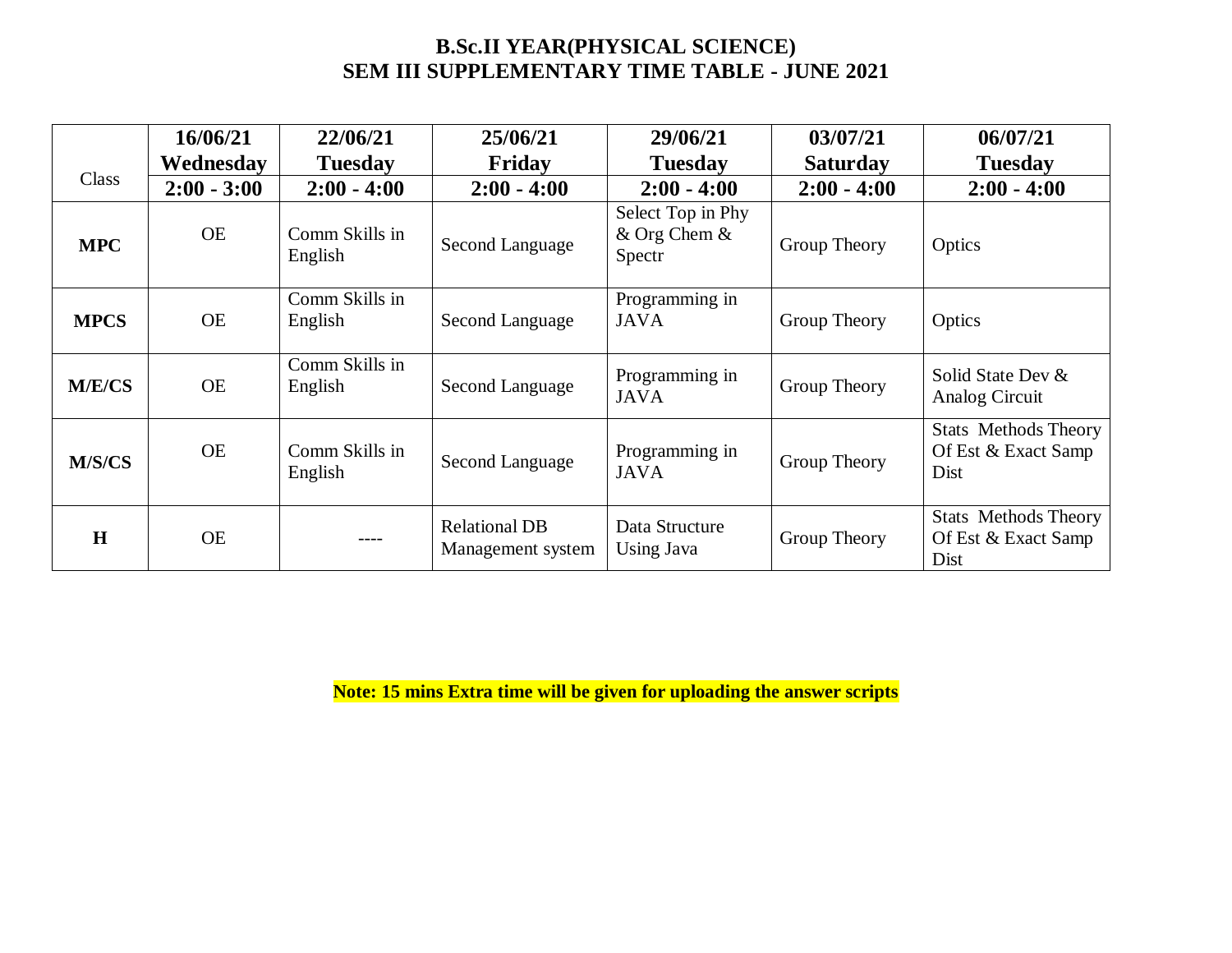## **B.Sc.II YEAR(PHYSICAL SCIENCE) SEM IV SUPPLEMENTARY TIME TABLE - JUNE 2021**

| <b>Class</b> | 16/06/21  | 21/06/21        | 24/06/21                   | 28/06/21                        | 01/07/21               | 05/07/21        |
|--------------|-----------|-----------------|----------------------------|---------------------------------|------------------------|-----------------|
|              | Wednesday | <b>Monday</b>   | <b>Thursday</b>            | <b>Monday</b>                   | <b>Thursday</b>        | <b>Monday</b>   |
|              | $10:30-$  | $9:00-11:00$    | $9:00-11:00$               | $9:00-11:00$                    | $10:00-12:00$          | $10:00 - 12:00$ |
|              | 11:30     |                 |                            |                                 |                        |                 |
| <b>MPC</b>   | <b>OE</b> | <b>Real</b>     | <b>Thermodynamics</b>      | 9:30-11:30                      | <b>Communications</b>  | <b>Second</b>   |
|              |           | <b>Analysis</b> |                            | <b>Selected topics in</b>       | skills in English      | Language        |
|              |           |                 |                            | <b>Inorganic &amp; Physical</b> |                        |                 |
|              |           |                 |                            | <b>Chemistry-I</b>              |                        |                 |
| <b>MPCS</b>  | <b>OE</b> | <b>Real</b>     | <b>Thermodynamics</b>      | <b>Relational</b>               | <b>Communications</b>  | <b>Second</b>   |
|              |           | <b>Analysis</b> |                            | <b>Database</b>                 | skills in English      | Language        |
|              |           |                 |                            | <b>Management</b>               |                        |                 |
| <b>MECS</b>  | <b>OE</b> | <b>Real</b>     | <b>Digital Electronics</b> | <b>Relational</b>               | <b>Communications</b>  | <b>Second</b>   |
|              |           | <b>Analysis</b> |                            | <b>Database</b>                 | skills in English      | Language        |
|              |           |                 |                            | management                      |                        |                 |
| <b>MSCS</b>  | <b>OE</b> | Real            | <b>Testing of</b>          | <b>Relational</b>               | <b>Communications</b>  | <b>Second</b>   |
|              |           | <b>Analysis</b> | <b>Hypothesis</b>          | <b>Database</b>                 | skills in English      | Language        |
|              |           |                 |                            | management                      |                        |                 |
| H            | <b>OE</b> | Real            | <b>Testing of</b>          | <b>Advance</b>                  | $9:00-11:00$           |                 |
|              |           | <b>Analysis</b> | <b>Hypothesis</b>          | <b>Relational database</b>      | <b>Object Oriented</b> |                 |
|              |           |                 |                            | management system               | <b>Software</b>        |                 |
|              |           |                 |                            |                                 | Engineering(OOSE)      |                 |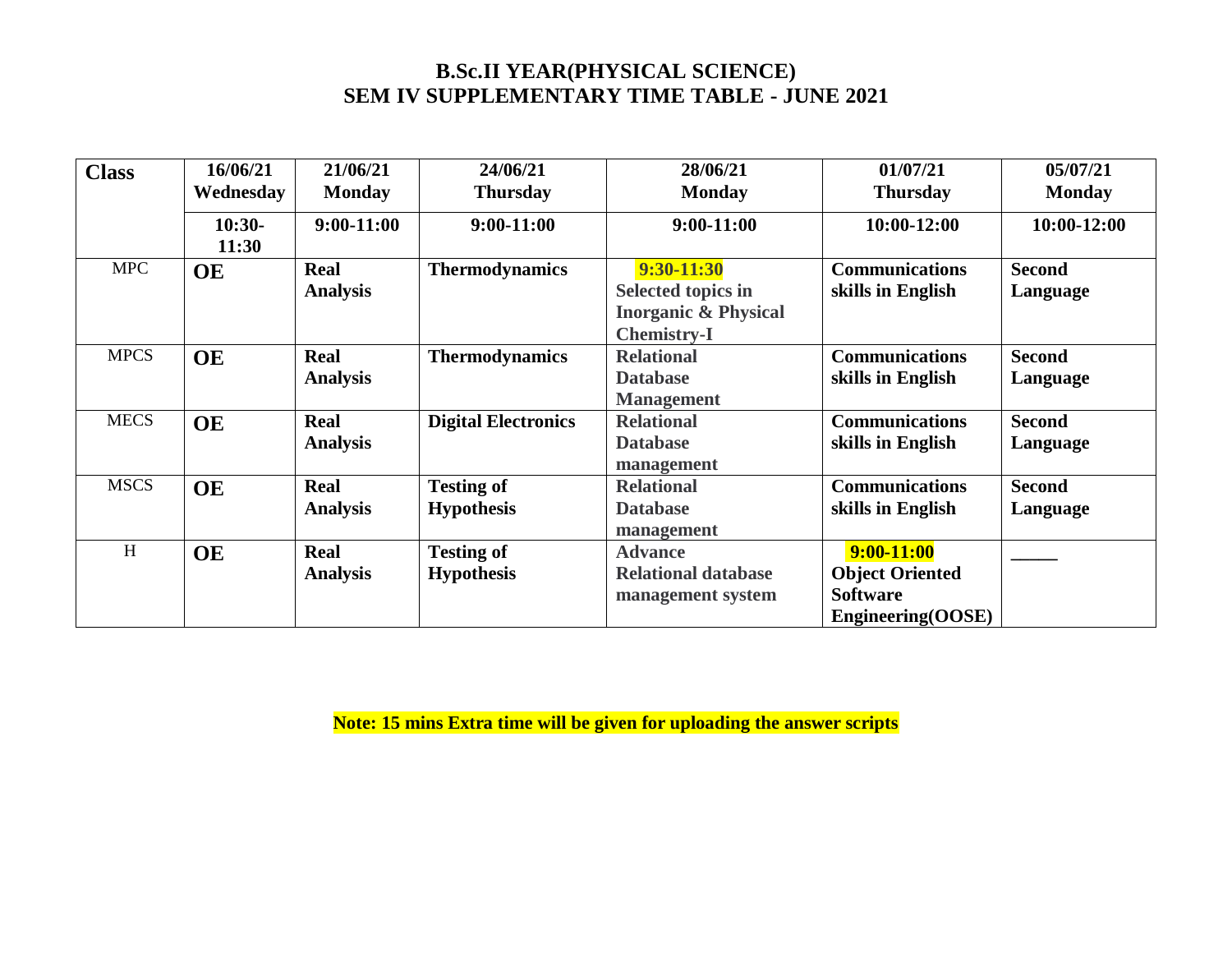### **B.Sc.III YEAR(PHYSICAL SCIENCE) SEM V SUPPLEMENTARY TIME TABLE - JUNE 2021**

| <b>Class</b>  | 21/06/21                               | 24/06/21                         | 01/07/21                                  | 05/07/21                                      | 07/07/21                                 | 08/07/21                                    |
|---------------|----------------------------------------|----------------------------------|-------------------------------------------|-----------------------------------------------|------------------------------------------|---------------------------------------------|
|               | <b>Monday</b>                          | <b>Thursday</b>                  | <b>Thursday</b>                           | <b>Monday</b>                                 | Wednesday                                | <b>Thursday</b>                             |
|               | $2:00-4:00$                            | $2:00-4:00$                      | $2:00-4:00$                               | $2:00-4:00$                                   | $2:00-4:00$                              | $2:00-4:00$                                 |
| <b>MPCS</b>   | Elect, Electro &<br><b>Nuclear Phy</b> | Web programming                  | PHP & My<br><b>SQL</b>                    | <b>Linear</b><br><b>Algebra</b>               | <b>Mathematical</b><br><b>Statistics</b> | <b>Quant Mech &amp;</b><br><b>Spectropy</b> |
| <b>M/E/CS</b> | <b>MicroProcessors</b>                 | Web<br>programmming              | PHP & My<br><b>SQL</b>                    | <b>Linear</b><br><b>Algebra</b>               | <b>Mathematical</b><br><b>Statistics</b> | <b>Comm Theory</b>                          |
| M/S/CS        | Design of expts $\&$<br>samptheory     | Web prog                         | PHP & My<br><b>SQL</b>                    | <b>Linear</b><br><b>Algebra</b>               | <b>Laplace</b><br><b>Transforms</b>      | <b>Applied</b><br><b>Statistics</b>         |
| H             | Design of expts $\&$<br>samptheory     | Web prog                         | <b>Operating</b><br><b>Systems</b>        | Rings $\&$<br><b>Linear</b><br><b>Algebra</b> | <b>Software</b><br><b>Testing</b>        |                                             |
| <b>MPC</b>    | Elect, Electro &<br><b>Nuclear Phy</b> | Coord chem & Mol<br><b>Spect</b> | <b>Analy</b><br><b>Methods</b><br>in chem | <b>Linear</b><br><b>Algebra</b>               | <b>Mathematical</b><br><b>Statistics</b> | <b>Quant Mech &amp;</b><br><b>Spectropy</b> |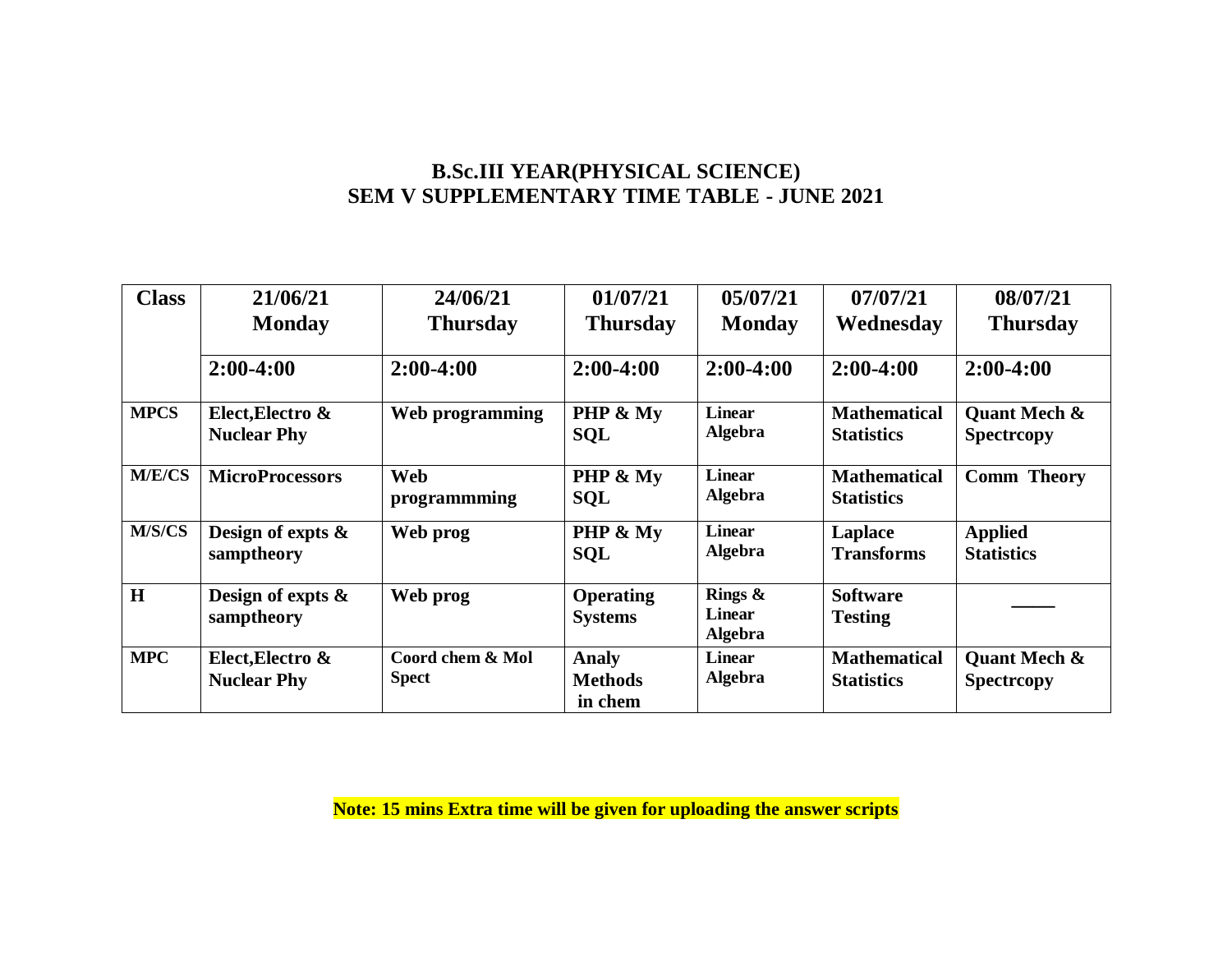#### **B.Sc.III YEAR(PHYSICAL SCIENCE) SEM VI SUPPLEMENTARY TIME TABLE - JUNE 2021**

| <b>Class</b> | 17/06/21<br><b>Thursday</b> | 19/06/21<br><b>Saturday</b>                                   | 23/06/21<br>Wednesday                                                                                         | 26/06/21<br><b>Saturday</b>                                                                       | 30/06/21<br>Wednesday                                     | 02/07/21<br>Friday     |
|--------------|-----------------------------|---------------------------------------------------------------|---------------------------------------------------------------------------------------------------------------|---------------------------------------------------------------------------------------------------|-----------------------------------------------------------|------------------------|
|              | 9:30-10:30                  | $9:00-11:00$                                                  | $9:00-11:00$                                                                                                  | $9:00-11:00$                                                                                      | $9:00-10:00$                                              | $9:00-10:00$           |
| <b>MPC</b>   | <b>Chem-SEC</b>             | <b>Numerical Analysis</b><br>$-$ IDE                          | $9:30-11:30$<br><b>Polymer Science</b><br>$\boldsymbol{\&}$<br><b>Environmental</b><br><b>Chemistry - IDE</b> | <b>Electric</b><br>Current,<br><b>Magnetism And</b><br><b>Solid State</b><br><b>Physics-IDE</b>   | Maths-SEC                                                 | <b>Physics-SEC</b>     |
| <b>MPCS</b>  |                             | <b>Numerical</b><br><b>Analysis-IDE</b>                       | <b>Data</b><br>Communication<br><b>And Networks -</b><br><b>IDE</b>                                           | <b>Electric</b><br>Current,<br><b>Magnetism And</b><br><b>Solid State</b><br><b>Physics - IDE</b> | <b>Maths-SEC</b>                                          | <b>Physics-SEC</b>     |
| <b>MECS</b>  |                             | <b>Numerical Analysis</b><br>$-$ IDE                          | <b>Data</b><br><b>Communication</b><br><b>And Networks -</b><br><b>IDE</b>                                    | <b>Micro</b><br>controllers -<br><b>IDE</b>                                                       | <b>Maths-SEC</b>                                          | <b>Electronics-SEC</b> |
| <b>MSCS</b>  |                             | <b>Discrete</b><br><b>Mathematics -IDE</b>                    | Data<br><b>Communication</b><br><b>And Networks -</b><br><b>IDE</b>                                           | <b>Operations</b><br><b>Research - IDE</b>                                                        | <b>Maths-SEC</b>                                          |                        |
| H            |                             | <b>Matrices &amp; Inner</b><br>product spaces -<br><b>IDE</b> | Data<br><b>Communication</b><br><b>And Networks -</b><br><b>IDE</b>                                           | <b>Operations</b><br><b>Research - IDE</b>                                                        | $9:00-11:00$<br><b>Software</b><br>Architecture<br>(SAPM) |                        |